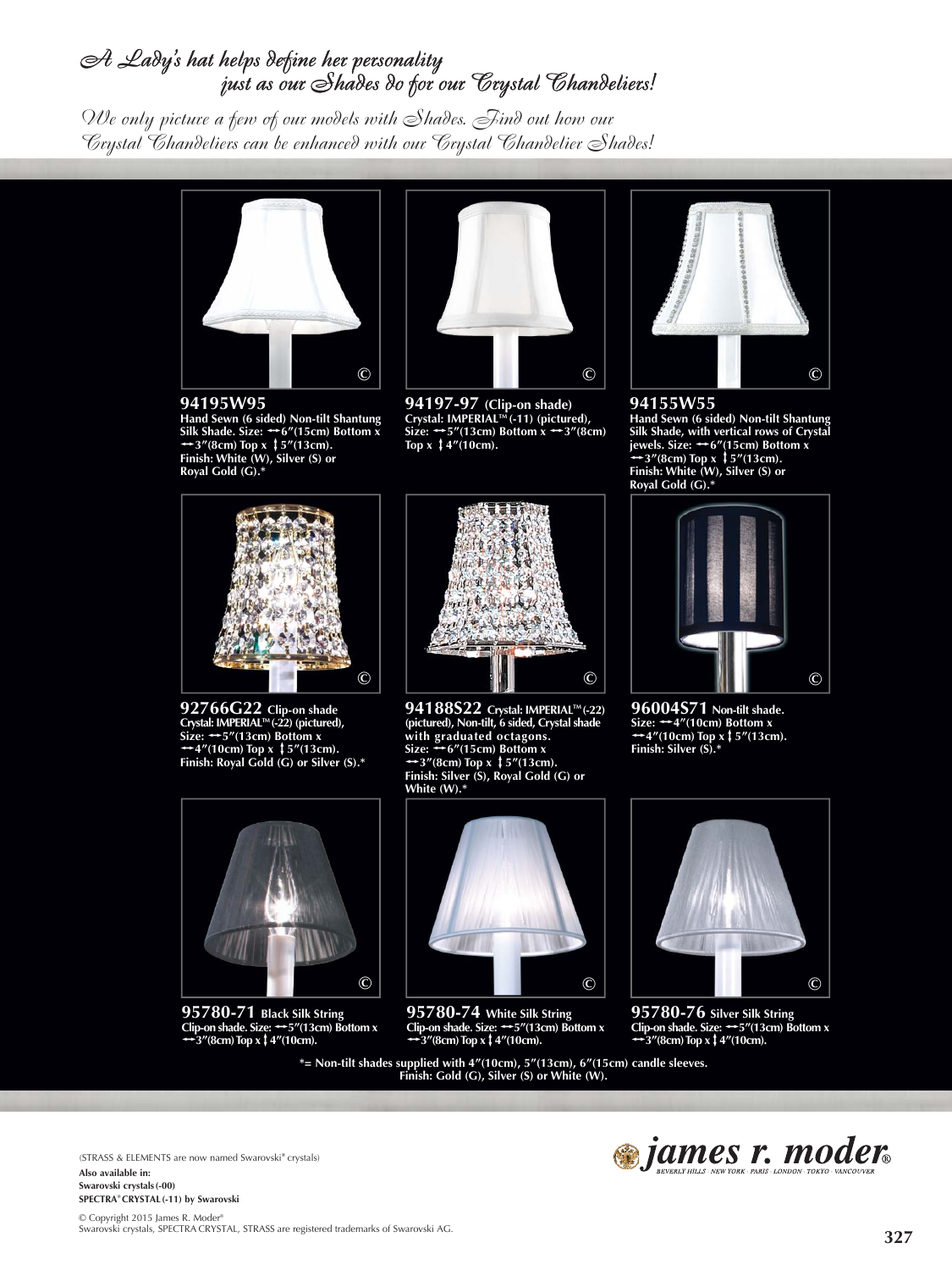The Refinement<br>of Chain Covers



**© COPYRIGHT ALL WORLDWIDE RIGHTS RESERVED BY** *james r. moder*®